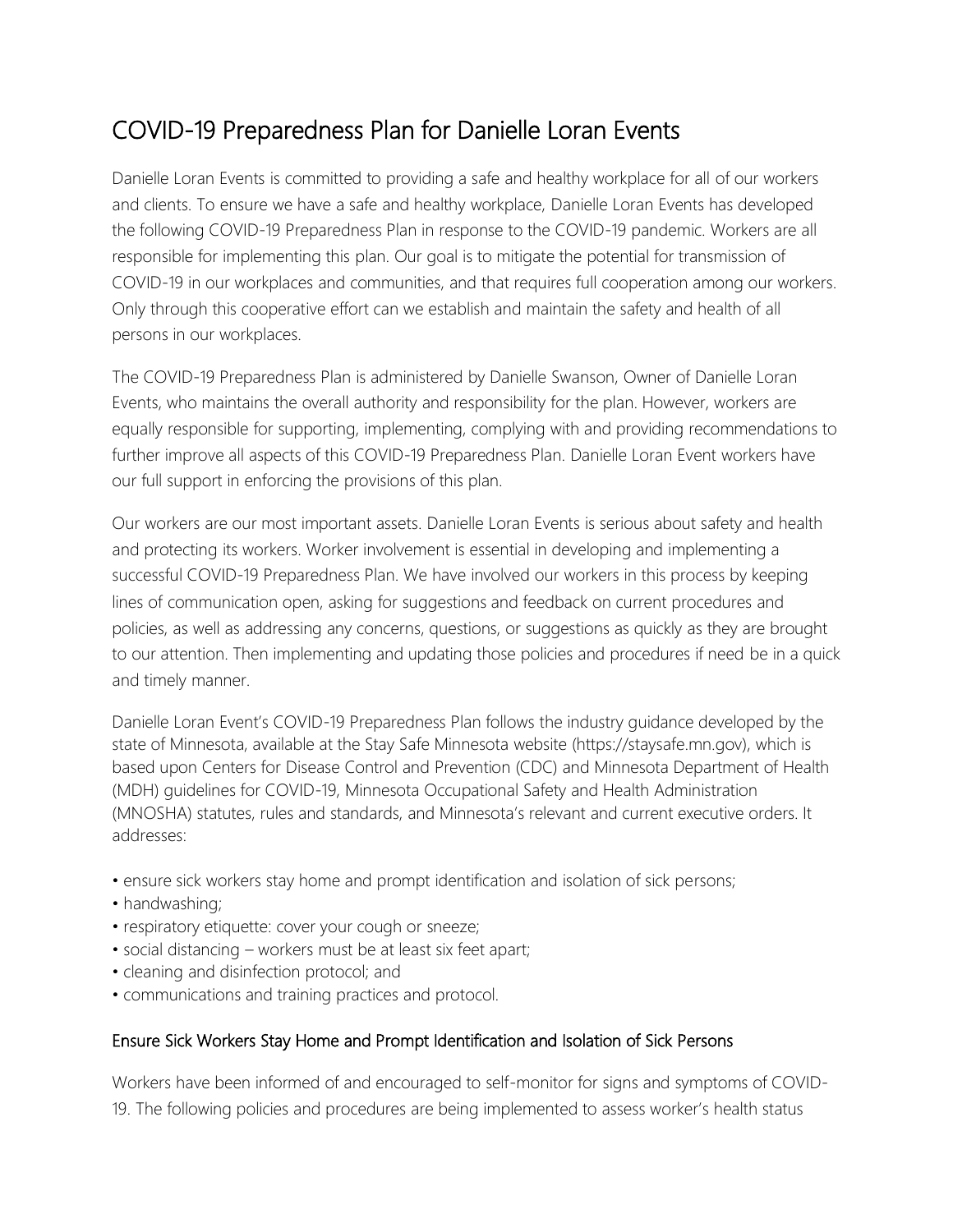prior to entering the workplace and for workers to report when they are sick or experiencing symptoms.

- Prior to each wedding and/or event, workers will be required to:
	- Complete a health screening survey;
	- Monitor their temperature; and
	- Sign an Assumption of Risk and Release Agreement.
- Workers will not be permitted to work if they:
	- Report being sick with COVID-19 symptoms;
	- Indicated on their health screening survey symptoms of COVID-19;
	- Have had COVID-19 and fewer than 15 days have elapsed since their last symptoms;
	- Have a temperature at or over 100.3 degrees; and
	- Have had close contact with someone who has tested positive for COVID-19 within the last 15 days.

• Prior to a wedding and/or event, workers must notify the owner of Danielle Loran Events, Danielle Swanson, if any of the above items pertain to them. If so, another worker will replace this person.

• If workers begin experiencing symptoms of COVID-19 while working a wedding/event and are currently working with another employee/worker of Danielle Loran Events, that worker can let their coworker or company owner, Danielle Swanson, know and they will be sent home immediately.

• If workers begin experiencing symptoms of COVID-19 while at a wedding/event and are currently working alone or cannot leave immediately, they can contact company owner, Danielle Swanson, to find coverage for them immediately. The worker must isolate in a remote area or closed room of the venue until they can leave.

Danielle Loran Events has implemented leave policies that promote workers staying at home when they are sick, when household members are sick, or when required by a health care provider to isolate or quarantine themselves or a member of their household. Workers with underlying medical conditions or who have household members with underlying health conditions will not be required to work at this time if they're not comfortable.

• If workers have already been scheduled for a shift and start experiencing COVID-19 symptoms, test positive for COVID-19, or have come in close contact with a person with COVID-19 symptoms or who has tested positive for COVID-19, they must follow the above procedures to inform the company owner and not report to the job site. However, the worker will still be paid 50% of the missed previously scheduled hours.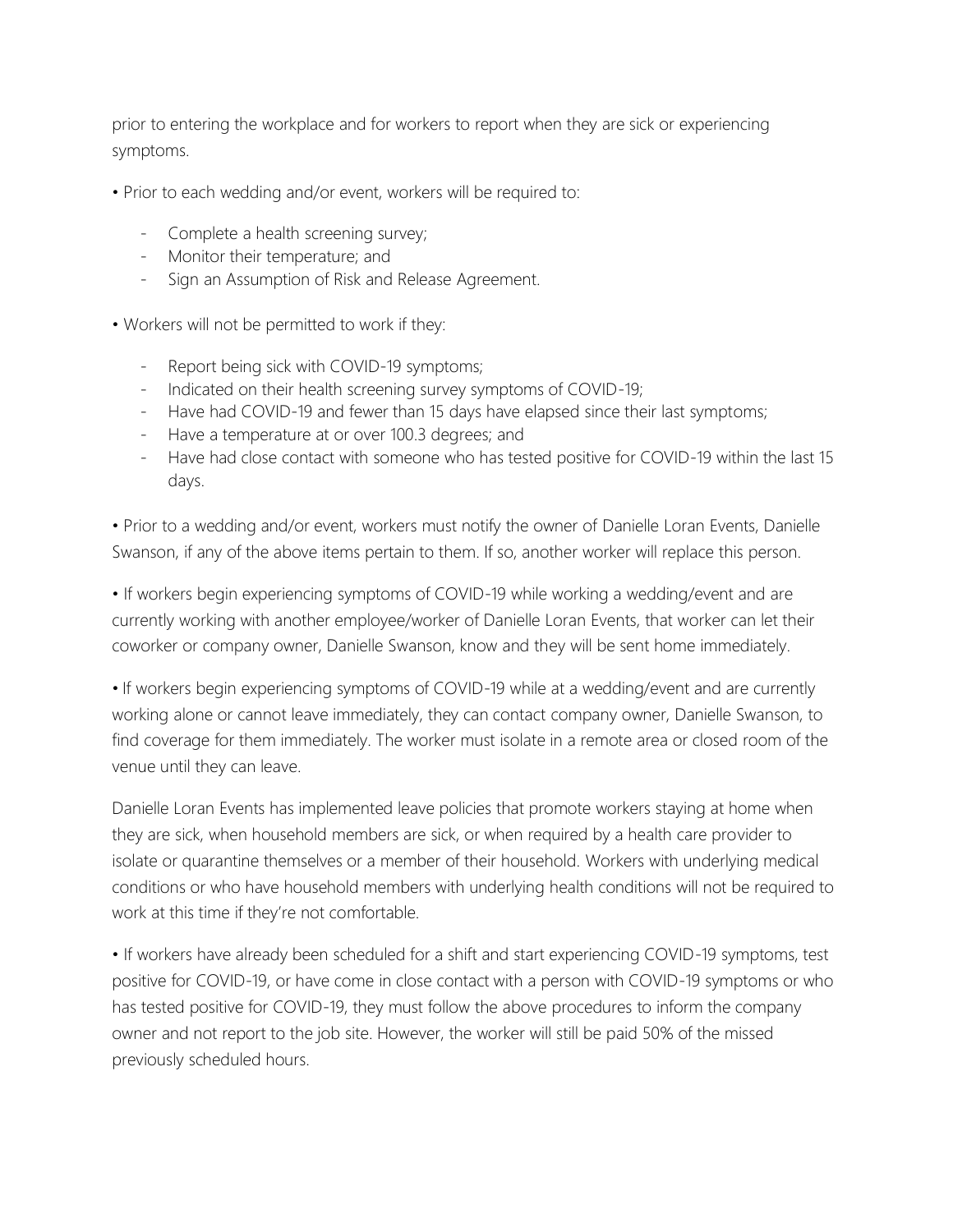• If a worker has started a shift and starts experiencing COVID-19 symptoms, they must follow the procedure listed above and leaving the venue, then they will be paid 100% of their earning for hours worked and 50% for the scheduled hours that they are now missing.

Accommodations for workers with underlying medical conditions or who have household members with underlying health conditions have been implemented.

• For any workers who are considered "high risk", we will not schedule to work a wedding or event alone to limit their interaction with others and reduce the risk of exposure.

• When working with another worker of Danielle Loran Events, the high risk worker will not be assigned to dismiss tables for dinner, work a buffet, do health screenings for any guests or anyone outside of Danielle Loran Events, distribute any items to guests (such as drinks, food, programs, etc.), or clean up or touch any used dinnerware such as plates, napkins, cups, straws, utensils, or anything that would have been put near someone's mouth

Danielle Loran Events has also implemented a policy for informing workers if they have been exposed to a person with COVID-19 at a wedding and/or event and requiring them to quarantine for the required amount of time. In this case, the owner of Danielle Loran Events, Danielle Swanson, will immediately notify workers of the situation.

## Handwashing

Basic infection prevention measures are being implemented on the job and at all times. Workers are instructed to wash their hands for at least 20 seconds with soap and water frequently throughout the day, but especially at the beginning and end of their shift, prior to any mealtimes and after using the toilet. Hand-sanitizer will also be provided and available to employees to use frequently throughout their shift.

## Respiratory Etiquette: Cover Your Cough or Sneeze

Workers are being instructed to cover their mouth and nose with their sleeve or a tissue when coughing or sneezing and to avoid touching their face, particularly their mouth, nose and eyes, with their hands. They should dispose of tissues in provided trash receptacles and wash or sanitize their hands immediately afterward.

## Social Distancing – Workers Must Be At Least Six Feet Apart

Social distancing of at least six feet will be implemented and maintained between workers, clients, vendors, guests and other personnel through the following engineering and administrative controls:

• All meetings will be held virtually;